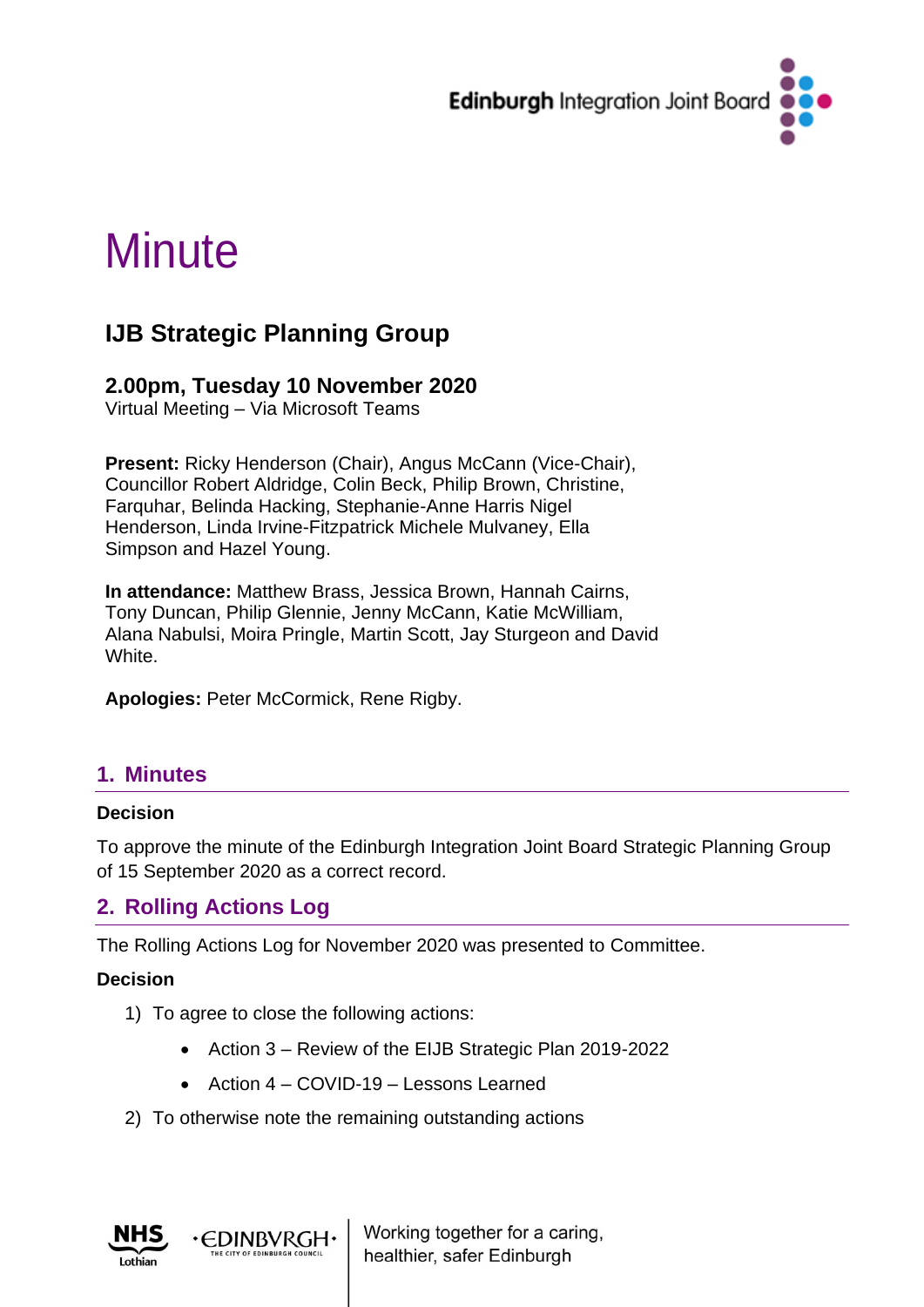(Reference – Rolling Actions Log, submitted.)

## **3. Annual Cycle of Business**

The annual cycle of business was presented to Committee.

#### **Decision**

To note the annual cycle of business.

(Reference – Annual Cycle of Business, submitted.)

## **4. Minute of the Futures Committee of 9 September 2020**

The minute of the Futures Committee held on 9 September 2020 was presented to Committee for noting. The minute was submitted in draft form.

#### **Decision**

To note the minute of the Futures Committee of 9 September 2020.

## **5. Approach to the Next Strategic Planning Cycle**

Committee were presented with a report on the approach to the next strategic planning cycle of 2022-25. The report was the beginning of the conversation into the next planning cycle, which was due to be submitted in March 2022, following Edinburgh Integration Joint Board approval.

Committee noted that the proposed strategic plan aims to be produced at a higher-level strategic vision, including better alignment of financial planning and the mapping of transformation projects.

#### **Decision**

- 1) To note the intent to produce a higher-level strategic vision developed initially by the Futures Committee – then returned to the SPG in March 2020.
- 2) To note the proposals and agree that Members would contact the Head of Strategic Planning with any views or comments on the proposals throughout the whole planning process.

(Reference – report by the Head of Strategic Planning, Edinburgh Health and Social Care Partnership, submitted.)

## **6. Decision Making Framework**

An update on the Decision Making Framework was presented to Committee. The presentation provided members with an update on the development, challenges and future steps in the implementation of the framework.

The key element to the proposed decision-making framework was the 'Five Pillar' approach, which was used as a means of gathering information to aid and inform decision making.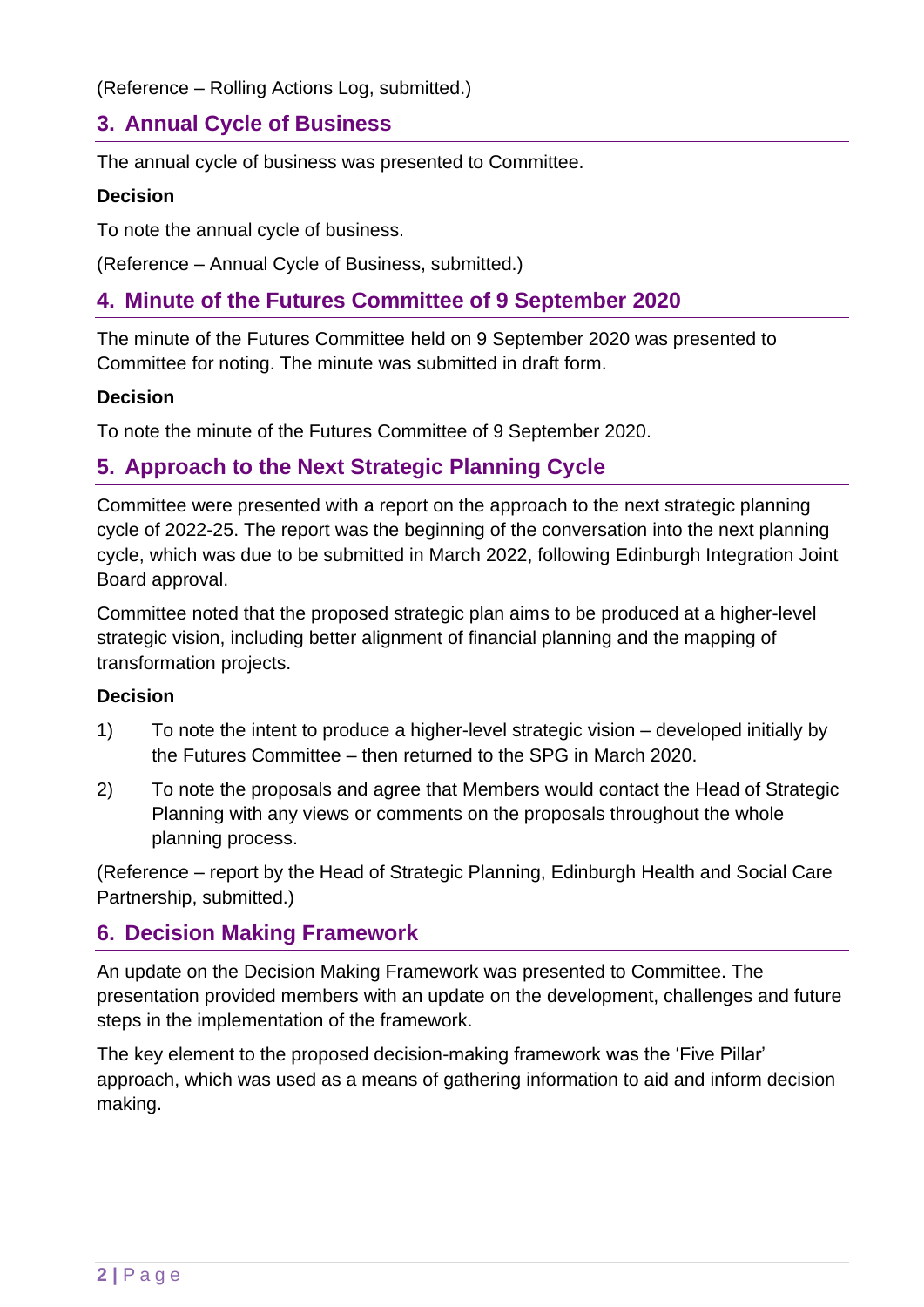Committee noted the potential challenges to formulating the framework that were presented and were asked to guide and direct the decision-making framework working groups with the next steps.

#### **Decision**

- 1) To note the presentation on the Decision-Making Framework.
- 2) To agree that an example would be shared at the Edinburgh Integration Joint Board development session in November 2020 about the format and the approach that information would be brought forward in.

## **7. Poverty Commissioning Outreach**

A verbal presentation on the Poverty Commissioning Outreach was presented to Committee and provided an update for members on the Poverty Commission's final report.

Committee were presented with the immediate, medium- and long-term actions that were required to end poverty in Edinburgh, with the findings taken from the Poverty Commission which was founded in November 2018 and lasted over 18 months.

The findings were presented to Committee, and it was noted that currently, 77,600 people were in poverty in Edinburgh the year prior to the Coronavirus outbreak. It was estimated that poverty levels would rise sharply in 2021, and if no action was taken, an additional 4,500 Edinburgh citizens would be living in poverty by Spring 2021.

As well as discussing report findings, the presentation made several recommendations within an "End Poverty Edinburgh" action plan, which suggested means of reducing poverty by 2030.

#### **Decision**

To note the Poverty Commissioning Outreach presentation.

## **8. Commissioning Procurement Cycle**

A presentation on the principles for strategic commissioning was provided. The presentation updated Committee with the changes needed in order to see improvement in the capacity of the Health and Social Care Partnership.

Members were presented with a range of change drivers, including; budget pressures, Scottish Government strategic plan and legislation, efficient contract management, a need to move to a human rights-based approach, alignment with Strategic Needs Assessment and improving resilience.

The presentation recommended adopting a range of thematic principles and sustainable approaches in order to optimise the use of existing commissioning resources, commercial and procurement resources, contract management resources and provider resources.

#### **Decision**

To note the presentation on the Commissioning Procurement Cycle.